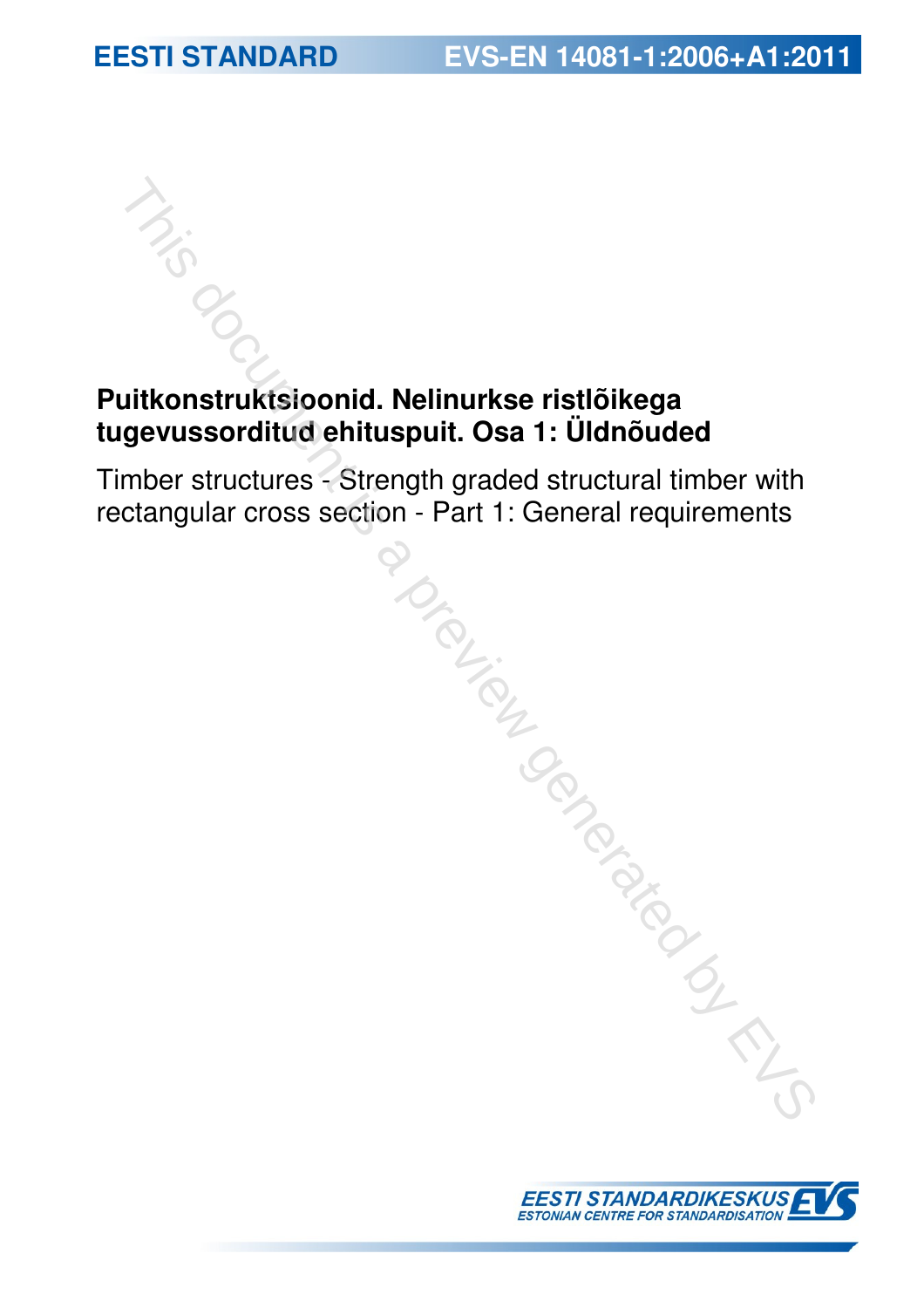# **EESTI STANDARDI EESSÕNA NATIONAL FOREWORD**

| Käesolev Eesti standard EVS-EN 14081-<br>1:2006+A1:2011 sisaldab Euroopa standardi<br>EN 14081-1:2005+A1:2011 ingliskeelset teksti.                                                                                    | This Estonian standard EVS-EN 14081-<br>1:2006+A1:2011 consists of the English text of<br>the European standard EN 14081-<br>$1:2005 + A1:2011.$                                                                                             |
|------------------------------------------------------------------------------------------------------------------------------------------------------------------------------------------------------------------------|----------------------------------------------------------------------------------------------------------------------------------------------------------------------------------------------------------------------------------------------|
| Standard on kinnitatud Eesti Standardikeskuse<br>28.02.2011 käskkirjaga ja jõustub sellekohase<br>teate avaldamisel EVS Teatajas.                                                                                      | This standard is ratified with the order of<br>Estonian Centre for Standardisation dated<br>28.02.2011 and is endorsed with the notification<br>published in the official bulletin of the Estonian<br>national standardisation organisation. |
| Euroopa standardimisorganisatsioonide poolt<br>rahvuslikele liikmetele Euroopa standardi teksti<br>kättesaadavaks tegemise kuupäev on<br>02.02.2011.                                                                   | Date of Availability of the European standard text<br>02.02.2011.                                                                                                                                                                            |
| Standard on kättesaadav Eesti<br>standardiorganisatsioonist.                                                                                                                                                           | The standard is available from Estonian<br>standardisation organisation.                                                                                                                                                                     |
| <b>ICS 79.040</b>                                                                                                                                                                                                      | NEW TON                                                                                                                                                                                                                                      |
| Standardite reprodutseerimis- ja levitamisõigus kuulub Eesti Standardikeskusele<br>Andmete paljundamine, taastekitamine, kopeerimine, salvestamine elektroonilisse süsteemi või edastamine ükskõik millises vormis või |                                                                                                                                                                                                                                              |

### **Standardite reprodutseerimis- ja levitamisõigus kuulub Eesti Standardikeskusele**

Andmete paljundamine, taastekitamine, kopeerimine, salvestamine elektroonilisse süsteemi või edastamine ükskõik millises vormis või millisel teel on keelatud ilma Eesti Standardikeskuse poolt antud kirjaliku loata.

Kui Teil on küsimusi standardite autorikaitse kohta, palun võtke ühendust Eesti Standardikeskusega: Aru 10 Tallinn 10317 Eesti; www.evs.ee; Telefon: 605 5050; E-post: info@evs.ee

#### **Right to reproduce and distribute belongs to the Estonian Centre for Standardisation**

No part of this publication may be reproduced or utilized in any form or by any means, electronic or mechanical, including photocopying, without permission in writing from Estonian Centre for Standardisation.

If you have any questions about standards copyright, please contact Estonian Centre for Standardisation: Aru str 10 Tallinn 10317 Estonia; www.evs.ee; Phone: 605 5050; E-mail: info@evs.ee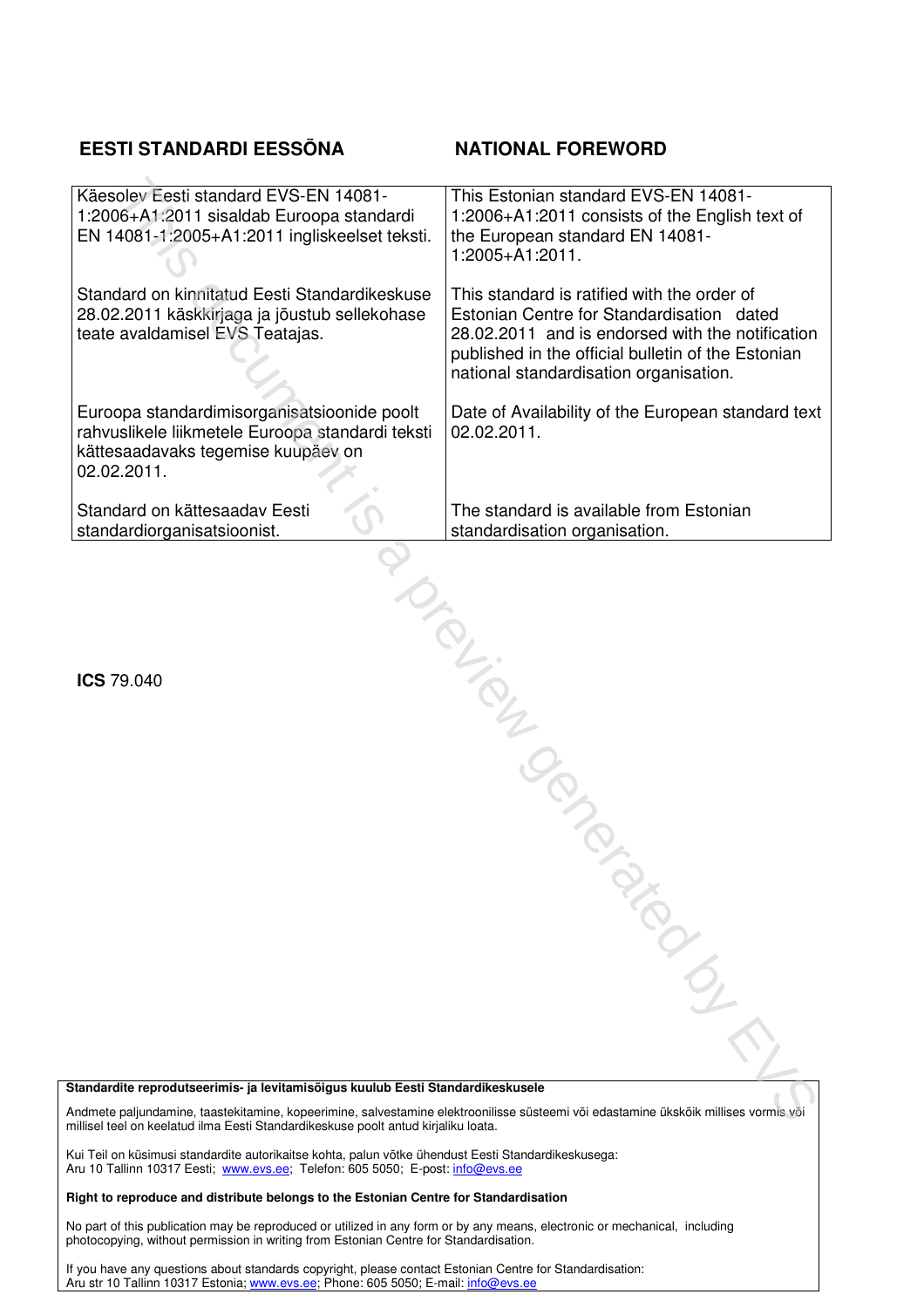# EUROPEAN STANDARD NORME EUROPÉENNE EUROPÄISCHE NORM

# **EN 14081-1:2005+A1**

February 2011

ICS 79.040 Supersedes EN 14081-1:2005

English Version

# Timber structures - Strength graded structural timber with rectangular cross section - Part 1: General requirements

Structures en bois - Bois de structure à section rectangulaire classé pour sa résistance - Partie 1: Exigences générales

 Holzbauwerke - Nach Festigkeit sortiertes Bauholz für tragende Zwecke mit rechteckigem Querschnitt - Teil 1: Allgemeine Anforderungen

This European Standard was approved by CEN on 26 August 2005 and includes Amendment 1 approved by CEN on 20 December 2010.

CEN members are bound to comply with the CEN/CENELEC Internal Regulations which stipulate the conditions for giving this European Standard the status of a national standard without any alteration. Up-to-date lists and bibliographical references concerning such national standards may be obtained on application to the CEN-CENELEC Management Centre or to any CEN member.

This European Standard exists in three official versions (English, French, German). A version in any other language made by translation under the responsibility of a CEN member into its own language and notified to the CEN-CENELEC Management Centre has the same status as the official versions.

CEN members are the national standards bodies of Austria, Belgium, Bulgaria, Croatia, Cyprus, Czech Republic, Denmark, Estonia, Finland, France, Germany, Greece, Hungary, Iceland, Ireland, Italy, Latvia, Lithuania, Luxembourg, Malta, Netherlands, Norway, Poland, Portugal, Romania, Slovakia, Slovenia, Spain, Sweden, Switzerland and United Kingdom.



EUROPEAN COMMITTEE FOR STANDARDIZATION COMITÉ EUROPÉEN DE NORMALISATION EUROPÄISCHES KOMITEE FÜR NORMUNG

**Management Centre: Avenue Marnix 17, B-1000 Brussels**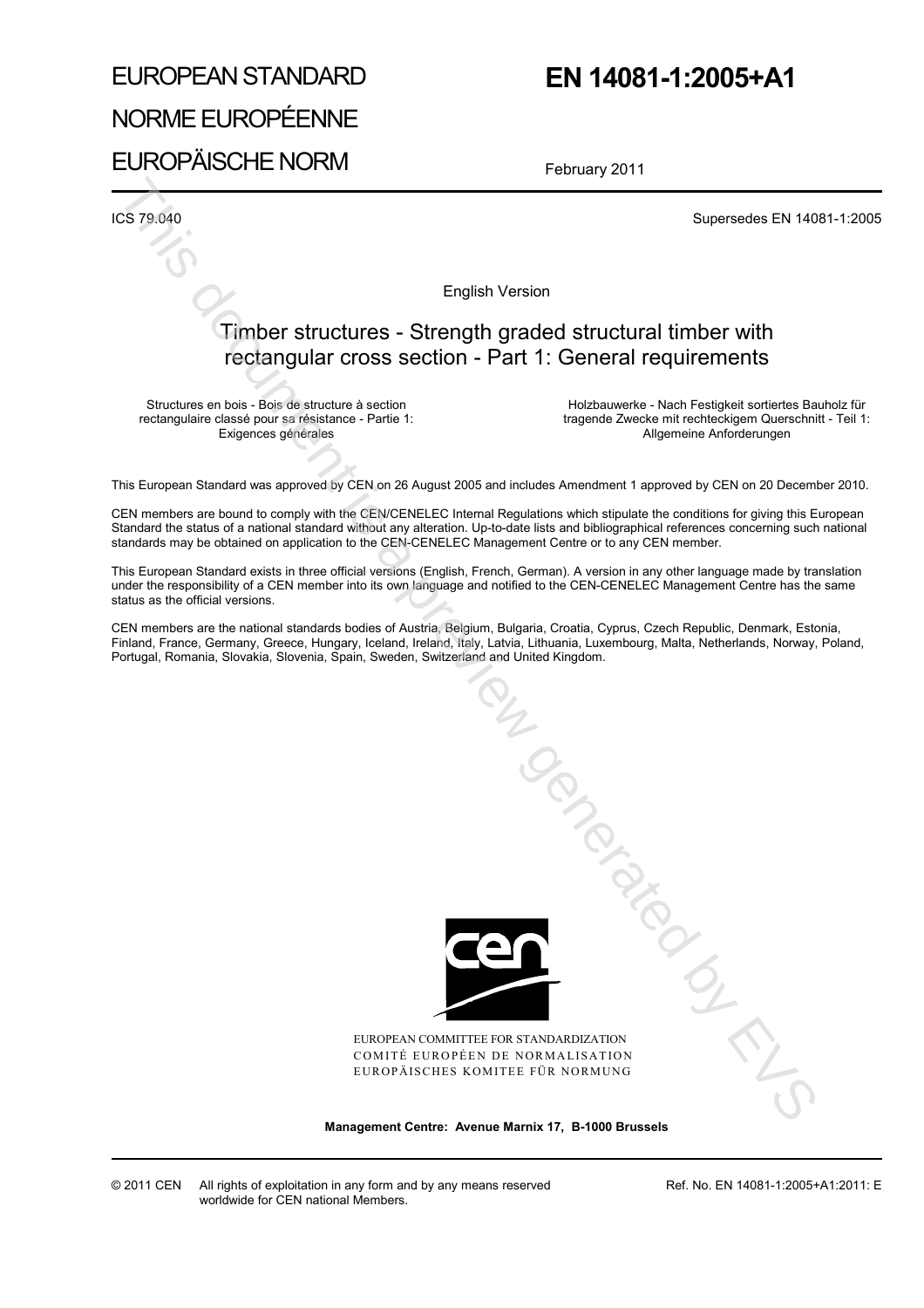# **Contents**

| 1                                    |                                                                                                                                                                                   |  |
|--------------------------------------|-----------------------------------------------------------------------------------------------------------------------------------------------------------------------------------|--|
| 2                                    |                                                                                                                                                                                   |  |
| 3                                    |                                                                                                                                                                                   |  |
| 4                                    |                                                                                                                                                                                   |  |
| 5<br>5.1<br>5.2<br>5.3<br>5.4<br>5.5 |                                                                                                                                                                                   |  |
| 6<br>6.1<br>6.2<br>6.3               |                                                                                                                                                                                   |  |
| 7<br>7.1<br>7.2<br>7.3               | Information in the documents accompanying either the timber or package of such                                                                                                    |  |
| A.1<br>A.2<br>A.3<br>A.4             | Annex A (normative) Requirements for strength reducing characteristics for visual grading                                                                                         |  |
|                                      |                                                                                                                                                                                   |  |
|                                      | Annex C (normative) Reaction to fire: Euroclass without the need for further testing 22                                                                                           |  |
| ZA.1<br>ZA.2<br>ZA.3                 | Annex ZA (informative) Clauses of this European Standard addressing the provisions of the EU<br>Procedure for attestation of conformity of strength graded structural timber with |  |
|                                      | RIV                                                                                                                                                                               |  |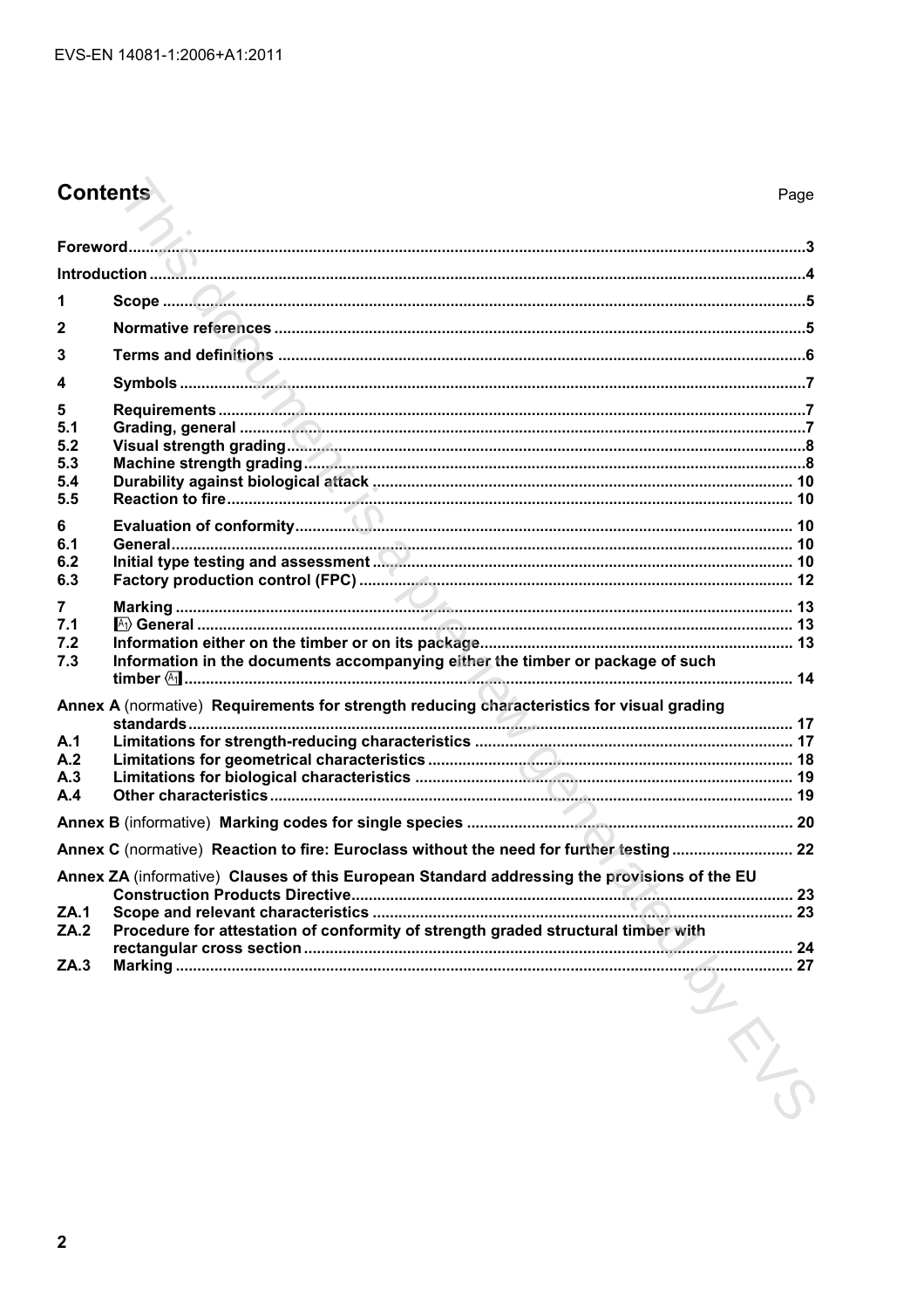# **Foreword**

This document (EN 14081-1:2005+A1:2011) has been prepared by Technical Committee CEN/TC 124 "Timber structures", the secretariat of which is held by AFNOR.

This European Standard shall be given the status of a national standard, either by publication of an identical text or by endorsement, at the latest by August 2011, and conflicting national standards shall be withdrawn at the latest by August 2011.

This document includes Amendment 1, approved by CEN on 2010-12-20.

This document supersedes  $\mathbb{A}_1$  EN 14081-1:2005  $\mathbb{A}_1$ .

The start and finish of text introduced or altered by amendment is indicated in the text by tags  $\mathbb{A}_1$ .

Attention is drawn to the possibility that some of the elements of this document may be the subject of patent rights. CEN [and/or CENELEC] shall not be held responsible for identifying any or all such patent rights.

This European Standard has been prepared under a mandate given to CEN by the European Commission and the European Free Trade Association, and supports essential requirements of EU Directive(s).

For relationship with EU Directive(s), see informative Annex ZA, which is an integral part of this European Standard.

### $\overline{A_1}$ *deleted text*  $\overline{A_1}$

Other parts of this European Standard are:

EN 14081-2 Timber structures - Strength graded structural timber with rectangular cross section - Part 2: Machine grading; additional requirements for initial type testing.

EN 14081-3 Timber structures - Strength graded structural timber with rectangular cross section - Part 3: Machine grading; additional requirements for factory production control,

EN 14081-4 Timber structures - Strength graded structural timber with rectangular cross section - Part 4: Machine grading; grading machine settings for machine controlled systems.

According to the CEN/CENELEC Internal Regulations, the national standards organizations of the following countries are bound to implement this European Standard: Austria, Belgium, Bulgaria, Croatia, Cyprus, Czech Republic, Denmark, Estonia, Finland, France, Germany, Greece, Hungary, Iceland, Ireland, Italy, Latvia, Lithuania, Luxembourg, Malta, Netherlands, Norway, Poland, Portugal, Romania, Slovakia, Slovenia, Spain, Sweden, Switzerland and United Kingdom. **Forceword**<br>This document (EN 14081-1:2005+A1:2011) has been propared by Technical Committee CENT<br>Timber structures', the secretarist of which is held by AFNOR:<br>Timber structures', the secretarist of which is held by AFNOR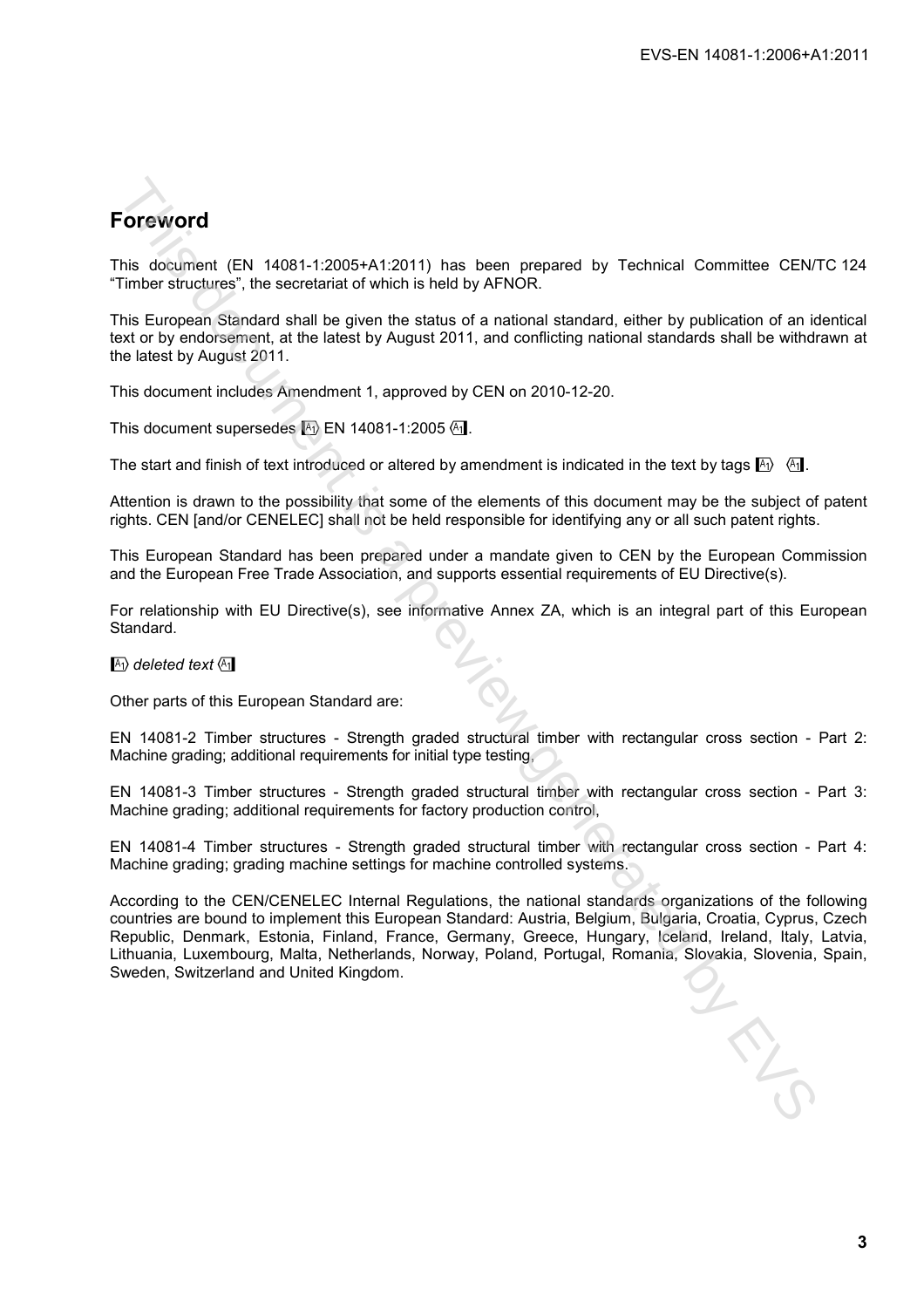# **Introduction**

There are basically two methods of strength grading: visual grading and machine grading.

Machine grading is in common use in a number of countries. The countries use two basic systems, referred to as 'output controlled' and 'machine controlled'. Both systems require a visual override inspection to cater for strength-reducing characteristics that are not automatically sensed by the machine.

The output-controlled system is suitable for use where the grading machines are situated in sawmills grading limited sizes, species and grades in repeated production runs of around one working shift or more. This enables the system to be controlled by testing timber specimens from the daily output. These tests together with statistical procedures are used to monitor and adjust the machine settings to maintain the required strength properties for each strength class. With this system it is permissible for machine approval requirements to be less demanding and for machines of the same type to have non-identical performance. **Liction**<br>
Lection<br>
Lection<br>
pradagists (wo methods of stength grading visual grading and machine grading.<br>
pradagists in common use in a number of countries. The countries use two basic systems, referred to<br>
record the co

The machine controlled system was developed in Europe. Because of the large number of sizes, species and grades used it was not possible to carry out quality-control tests on timber specimens drawn from production. The system relies therefore, on the machines being strictly assessed and controlled, and on considerable research effort to derive the machines settings, which remain constant for all machines of the same type.

There are many different visual strength grading rules for timber in use in Europe. These have come into existence to allow for:<br>
— different species or groups of species;<br>
— contain;<br>
— contain; existence to allow for:

- different species or groups of species;
- geographic origin;
- different dimensional requirements;
- varying requirements for different uses;
- quality of material available;
- historic influences or traditions.

Because of the diversity of existing visual grading rules in use in different countries, it is currently impossible to lay down a single set of acceptable rules for all Member States.

The requirements given in this European Standard on visual strength grading rules therefore give basic principles, which should be followed when drawing up requirements for limits for some of the characteristics.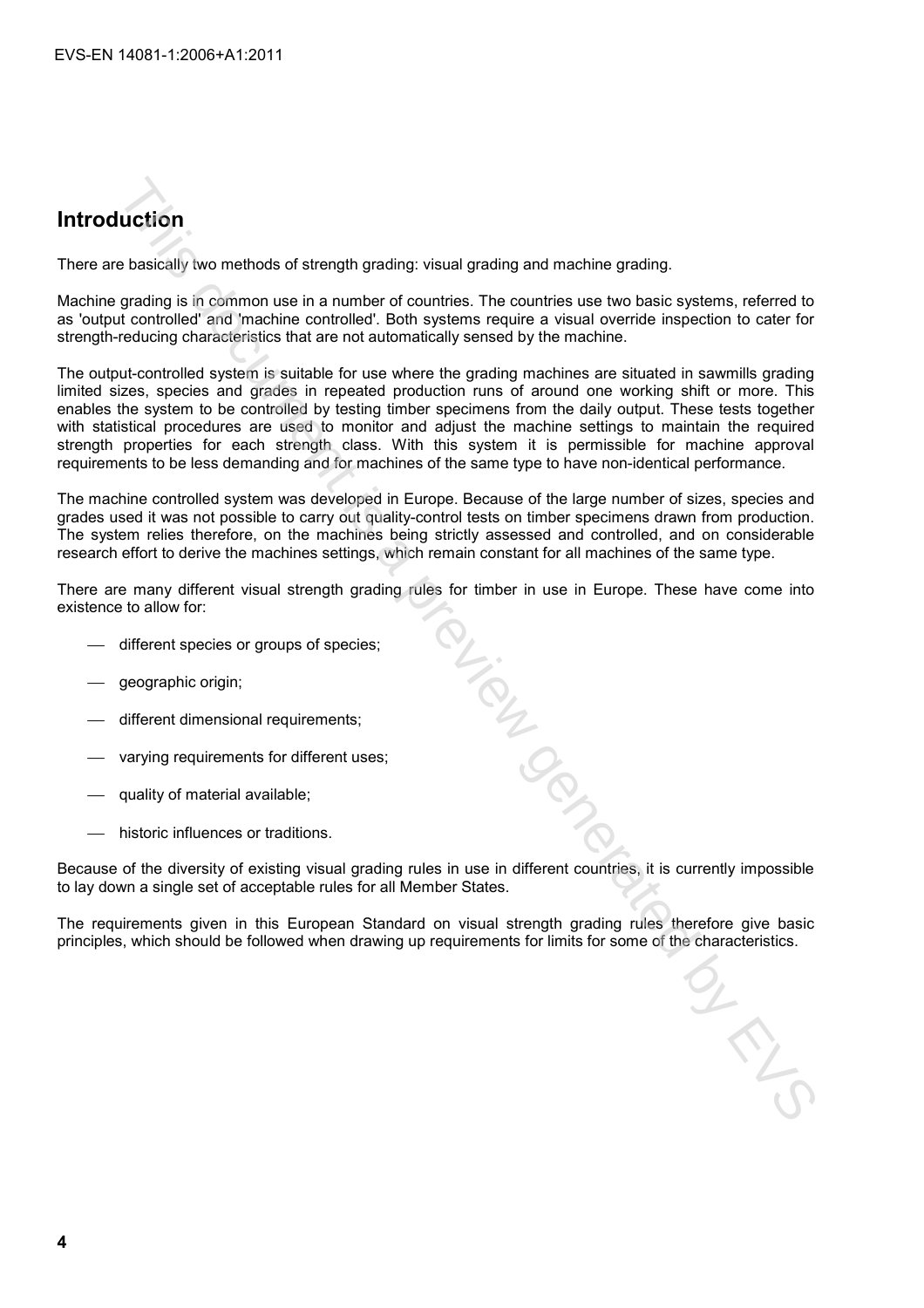# **1 Scope**

This European Standard specifies the requirements for visual and machine graded structural timber with rectangular cross-sections shaped by sawing, planing or other methods, and having deviations from the target sizes corresponding to EN 336.

This European Standard covers structural rectangular timber, untreated or treated against biological attack.

This European Standard does not cover timber treated by fire retardant products.

This European Standard identifies as a minimum the characteristics for which limits shall be given in visual grading rules.

Finger jointed timber is not covered in this European Standard.

# **2 Normative references**

The following referenced documents are indispensable for the application of this European Standard. For dated references, only the edition cited applies. For undated references, the latest edition of the referenced document (including any amendments) applies. This European Standard specifies the requirements for visual and machine graded structural timber<br>and machine consessed for singled by sawing, planing or other methods, and having deviations from the<br>gas corresponding to E

EN 336, *Structural timber — Sizes, permitted deviations*

EN 338, *Structural timber — Strength classes*

EN 350-1, *Durability of wood and wood-based products — Natural durability of solid wood — Part 1: Guide to the principles of testing and classification of the natural durability of wood*

EN 350-2, *Durability of wood and wood-based products — Natural durability of solid wood — Part 2: Guide to natural durability and treatability of selected wood species of importance in Europe*

EN 384, *Structural timber — Determination of characteristic values of mechanical properties and density*

EN 408, *Timber structures — Structural timber and glued laminated timber — Determination of some physical and mechanical properties*

EN 844-7, *Round and sawn timber — Terminology — Part 7: Terms relating to anatomical structure of timber*

EN 844-9, *Round and sawn timber — Terminology — Part 9: Terms relating to features of sawn timber*

EN 844-10, *Round and sawn timber — Terminology — Part 10: Terms relating to stain and fungal attack*

EN 1310:1997, *Round and sawn timber — Method of measurement of features*

EN 1912, *Structural timber — Strength classes — Assignment of visual grades and species*

EN 13183-2, *Moisture content of a piece of sawn timber — Part 2: Estimation by electrical resistance method* 

EN 13238, *Reaction to fire tests for building products — Conditioning procedures and general rules for selection of substrates*

EN 13501-1, *Fire classification of construction products and building elements — Part 1: Classification using test data from reaction to fire tests*

EN 13556, *Round and sawn timber — Nomenclature of timbers used in Europe*